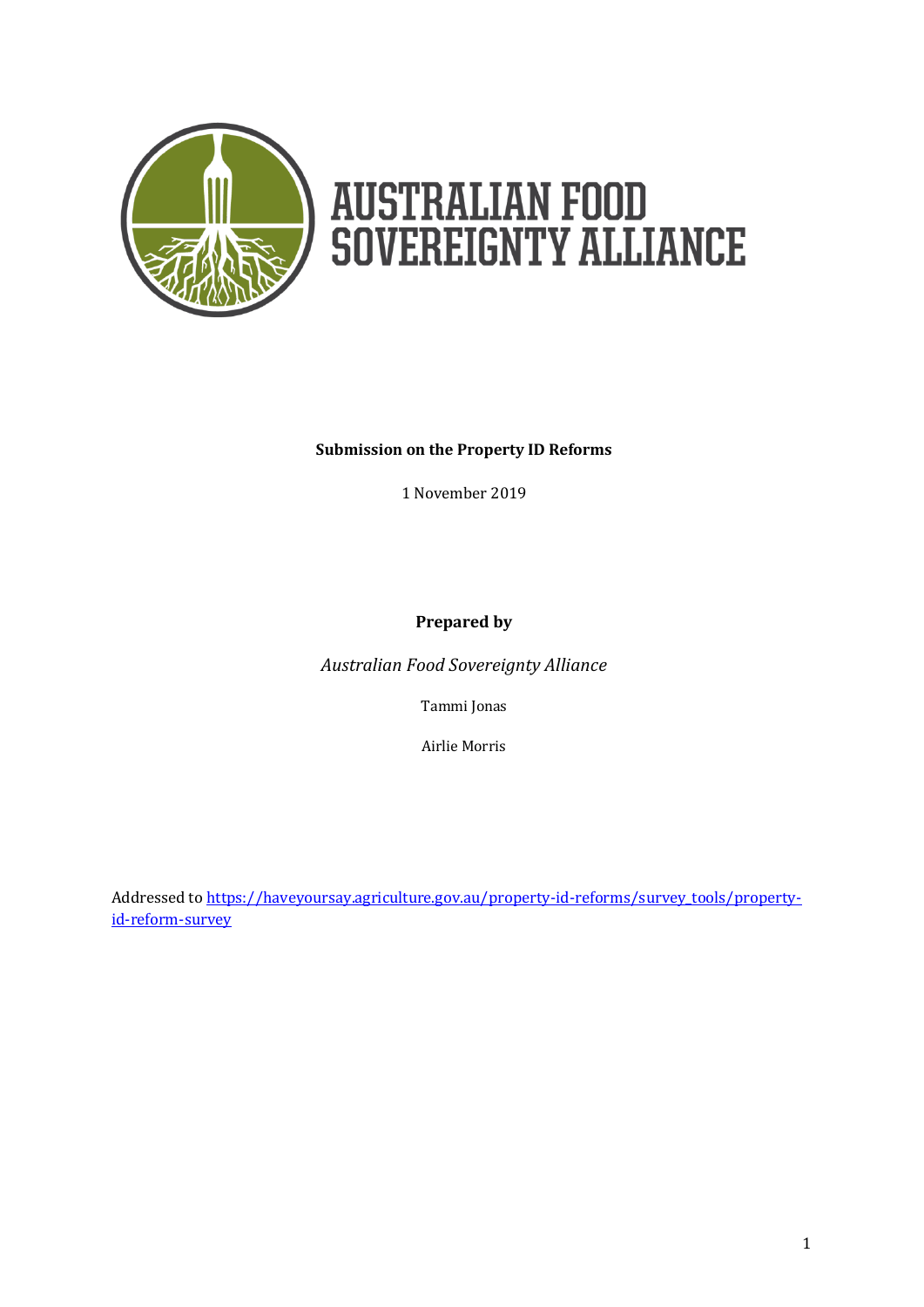| <b>ABOUT THE AUSTRALIAN FOOD SOVEREIGNTY ALLIANCE (AFSA)</b>              | З |
|---------------------------------------------------------------------------|---|
| <b>CONTEXT</b>                                                            |   |
| <b>HOW THE PROPOSED CHANGES WILL AFFECT AFSA'S FARMER MEMBERS</b>         |   |
| INCREASED REGULATION RISKS REDUCING ACCESS TO FRESH, LOCAL PRODUCE TO THE |   |
| DETRIMENT OF PUBLIC HEALTH                                                | 5 |
| <b>RISK: SCALE MATTERS</b>                                                |   |
| <b>ABOUT FOOD SOVEREIGNTY</b>                                             | 8 |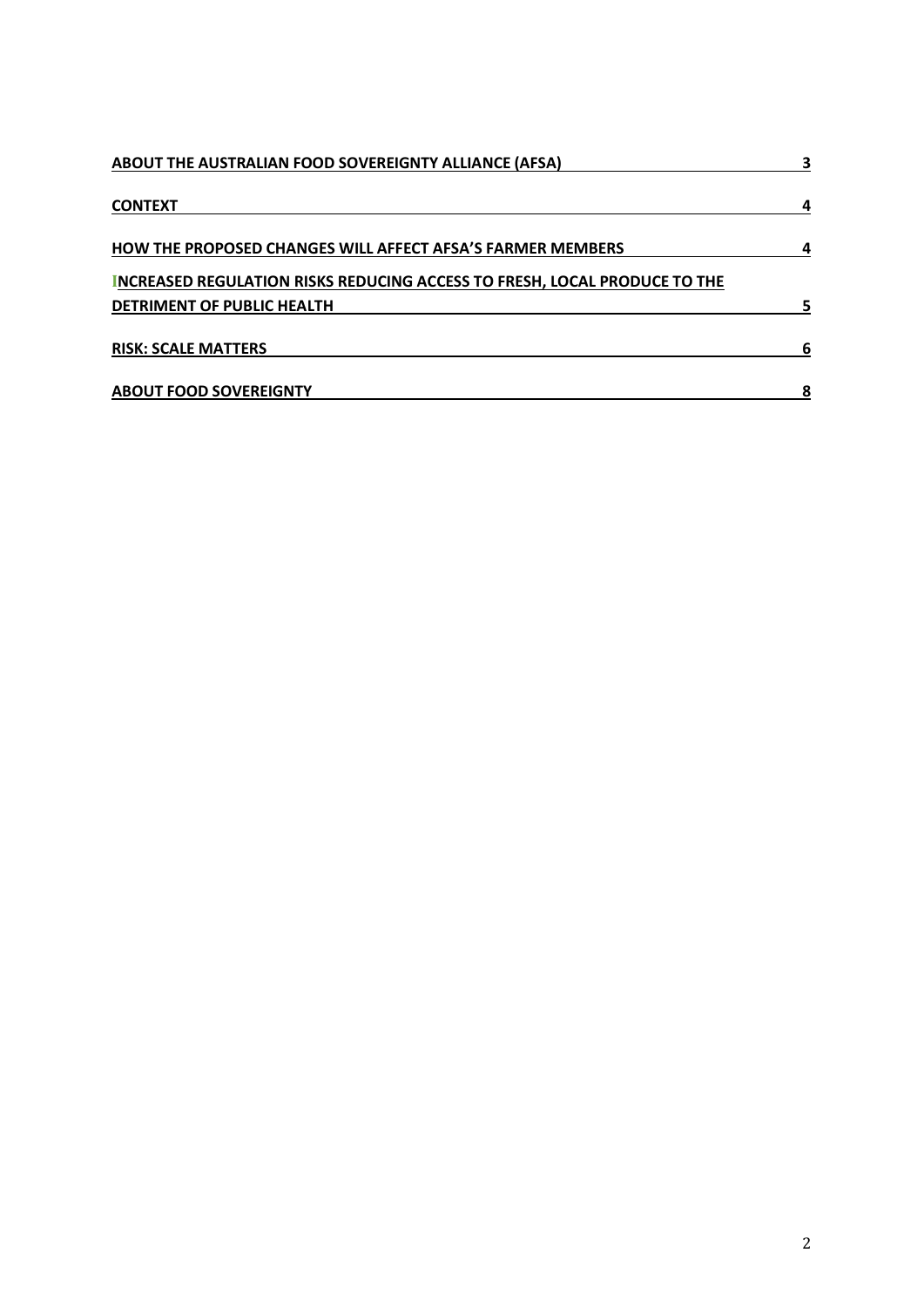#### About the Australian Food Sovereignty Alliance (AFSA)

The Australian Food Sovereignty Alliance (AFSA) is a farmer-led civil society organisation made up of organisations and individuals working together towards a food system in which people can create, manage, and choose their food and agriculture systems. AFSA is an independent organisation not aligned with any political party. We have around 700 farmer, individual, and organisational members.

AFSA provides a balanced voice to represent farmers. We connect small- and medium-scale Australian farmers for farmer-to-farmer knowledge sharing, work with all levels of government for scaleappropriate and consistent regulations and standards for agriculture, and advocate for fair pricing for those selling to the domestic market.

We are part of a robust global network of civil society organisations involved in food sovereignty and food security policy development and advocacy. We are members of the International Planning Committee for Food Sovereignty (IPC), La Via Campesina – the global movement of peasant farmers, and Urgenci: the International Network for Community-Supported Agriculture, and work regularly with Slow Food International and many of its Australian chapters. We also support the Australasian representative on the Civil Society Mechanism (CSM), which relates to the UN Committee on World Food Security (CFS).

Our vision is to enable regenerative and agroecological farming businesses to thrive. Australians care now more than ever about the way their food is produced, including its social and environmental impacts. Food produced on small- and medium-scale regenerative farms is increasingly in demand, and government is bound to heed changing community expectations and facilitate and encourage the growth and viability of regenerative agriculture, thereby protecting the environment and human and animal health.

As a key stakeholder and representative body of small- and medium-scale producers Australia-wide, AFSA welcomes the opportunity to submit on the draft principles for property identification arrangements.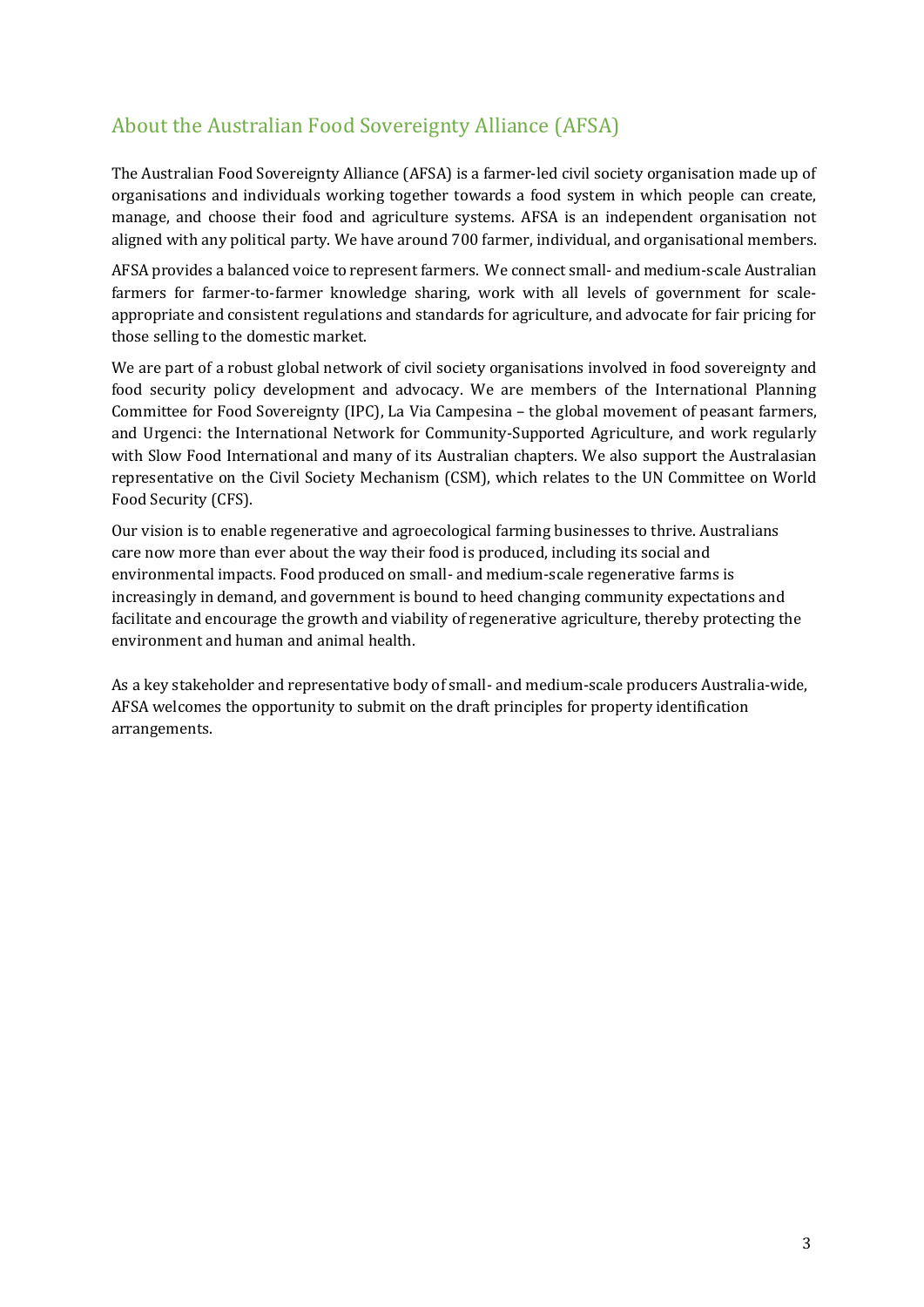#### Context

l

The proposed Property Identification (Property ID) reforms have stemmed from Australia's Intergovernmental Agreement on Biosecurity review. In the associated Agriculture Ministers' statement it has been noted that:

*"the challenges facing our national biosecurity system continue to grow as the volume and complexity of global trade and travel increases. However, together we are committed to building a smarter biosecurity system.*

*To achieve this, we will focus on a number of priority areas as identified by the [*2017 *report Priorities for Australia's biosecurity system: an independent review of the capacity of the national biosecurity system and its underpinning intergovernmental agreement], by our governments and by key stakeholders, to better prepare and respond to pests and diseases, increase biosecurity awareness across the community, enhance our capability to manage environmental biosecurity and better manage risk through research and innovation."*

One of the priority areas for focus appears to have been derived from a report recommendation, namely:

*"progressing a nationally consistent system for the allocation and use of property identification codes across the animal and major plant production sectors".*

AFSA became aware of the proposed Property ID reforms when a member read an article in Farm Online<sup>1</sup> . Without this fortuitous discovery it is questionable whether we would have known about the proposed changes at all. Whilst we are grateful that there is an opportunity to make submissions, we do question whether any industry consultation has occurred earlier in the piece, as we would have appreciated an earlier opportunity to consult to ensure that scale-appropriateness was being taken into account in developing the reform principles.

The recently adopted UN Declaration on the Rights of Peasants and Other People Working in Rural Areas asserts the right of small-scale farmers to participate in 'decision-making processes on food and agriculture policy' (UNDROP, Article 15.4). As stakeholders and representatives of farmers and eaters, we seek further engagement in the making of all new rules and regulations in relation to property IDs.

#### How the proposed changes will affect AFSA's farmer members

AFSA recognises that property ID rules already exist on a State by State for livestock, but has concerns that requiring similar identification for all other types of farming (notably grains, horticulture, plant nurseries, orchards) will have negative impacts.

AFSA wholeheartedly supports provenance and transparency in food production which we note is a current focus of our agriculture ministers in proposing the property ID reforms. We do have concerns however that property ID measures on the scale anticipated by the reforms are likely to have burdensome and potentially costly impacts on small scale producers who already have direct accountability in their supply chain. This is because our farmers literally either stand in front of

<sup>1</sup> [https://www.farmonline.com.au/story/6407239/have-your-say-mandatory-traceability-for](https://www.farmonline.com.au/story/6407239/have-your-say-mandatory-traceability-for-cropping-and-hort/)[cropping-and-hort/](https://www.farmonline.com.au/story/6407239/have-your-say-mandatory-traceability-for-cropping-and-hort/)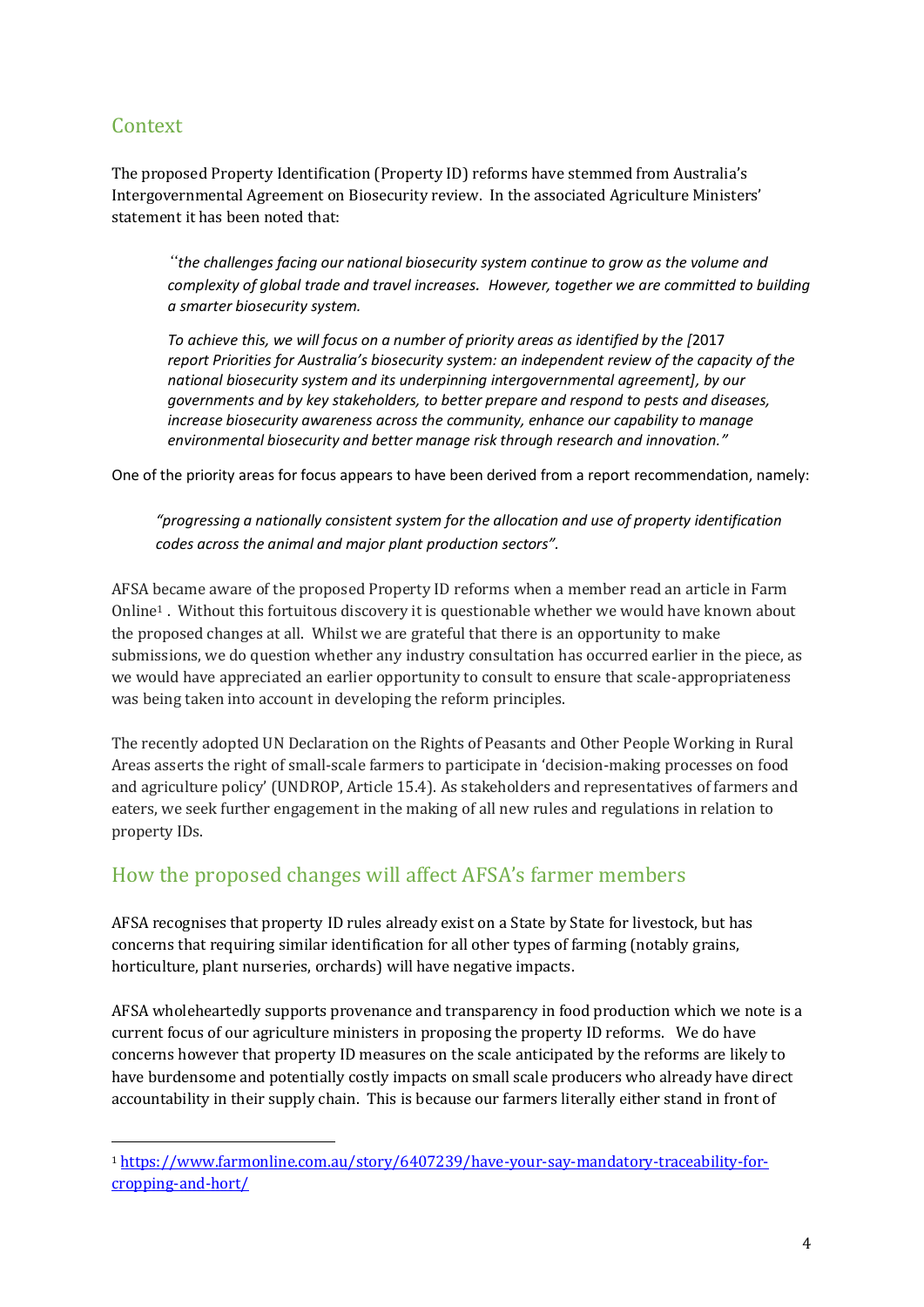their customers at markets, they sell their produce at farm gates, or they have strong relationships with their customers through distribution models such as Community Supported Agriculture.<sup>2</sup> Any and all food risks can be addressed within these distribution systems quickly and effectively.

It goes without saying that any additional regulation adds to our farmers' administrative workload. Being small scale means our farmers do not necessarily have resources to meet additional regulatory requirements, on both a financial and time-basis level. It is not clear from the principles whether there are any fees associated with the proposed property ID's, but given there are in the livestock sector one would assume there will be. Any such fees would need to be scale-appropriate so that our farmers were not unfairly disadvantaged.

AFSA is concerned with the practical aspects to the property ID reforms and the link to individual "pieces" of produce from farms. Will there be a requirement to label produce and animals with the property ID in order to link each product/animal to the property from whence it has come? We understand this is largely manageable in the case of livestock such as cattle, sheep and goats where electronic ID tags are attached to the animals' ears (though we query how a similar identification process could be with effected with poultry and feral animals harvested for processing such as goats) . Of course it goes without saying how impractical it will be to label horticulture products like lettuces and tomatoes.

Will there be a threshold before such identification is triggered? For instance, take the case of a hobby farmer selling a few dozen eggs from their farm gate each week – will their property require an ID and how is that ID proposed to be associated with their small flock of hens? Will the hens require leg bands? Will the egg cartons require labelling with the property ID? It would be disappointing if the proposed new requirements stifled such entrepreneurship (especially as many children from farming families start out in this way).

In a similar vein we note draft principle 7 requires that "data is to be updated regularly". We question the degree of information required and how often one would have to change or update registrations as crops are altered or seeds raised. In the case of many small-scale market gardens for instance, growing hundreds of small product lines and being highly flexible and variable to react to customer demand and climate challenges, it could be overwhelmingly burdensome to comply with the data requirements.

### Increased regulation risks reducing access to fresh, local produce to the detriment of public health

The public health system in Australia is under pressure due to an epidemic of diet-related disease. One of the most important ways to counter the effects of poor dietary options is to ensure the public have access to high-quality fresh vegetables, fruits and grains. Requiring farms that produce horticultural products to comply with a new property ID regime will make enterprises as urban micro farms, community-supported agriculture, food buyers' groups, farmers' markets, and foodbanks more difficult to start and harder to run.

 $\overline{a}$ 

<sup>&</sup>lt;sup>2</sup> Community supported agriculture is a food system that connects farmers and eaters more closely by allowing the eater to subscribe to the harvest of a certain farm or group of farms. It is an alternative socioeconomic model of [agriculture](https://en.wikipedia.org/wiki/Agriculture) and food distribution that allows the producer and consumer to share the risks of farming. The eater subscribes to a harvest and in return receives the produce on, for instance, a weekly or monthly basis. Farmers and eaters form relationships through the provision of letters, emails or facebook posts around what is happening on the farm, invitations to a harvest, or holding on-farm open days and events.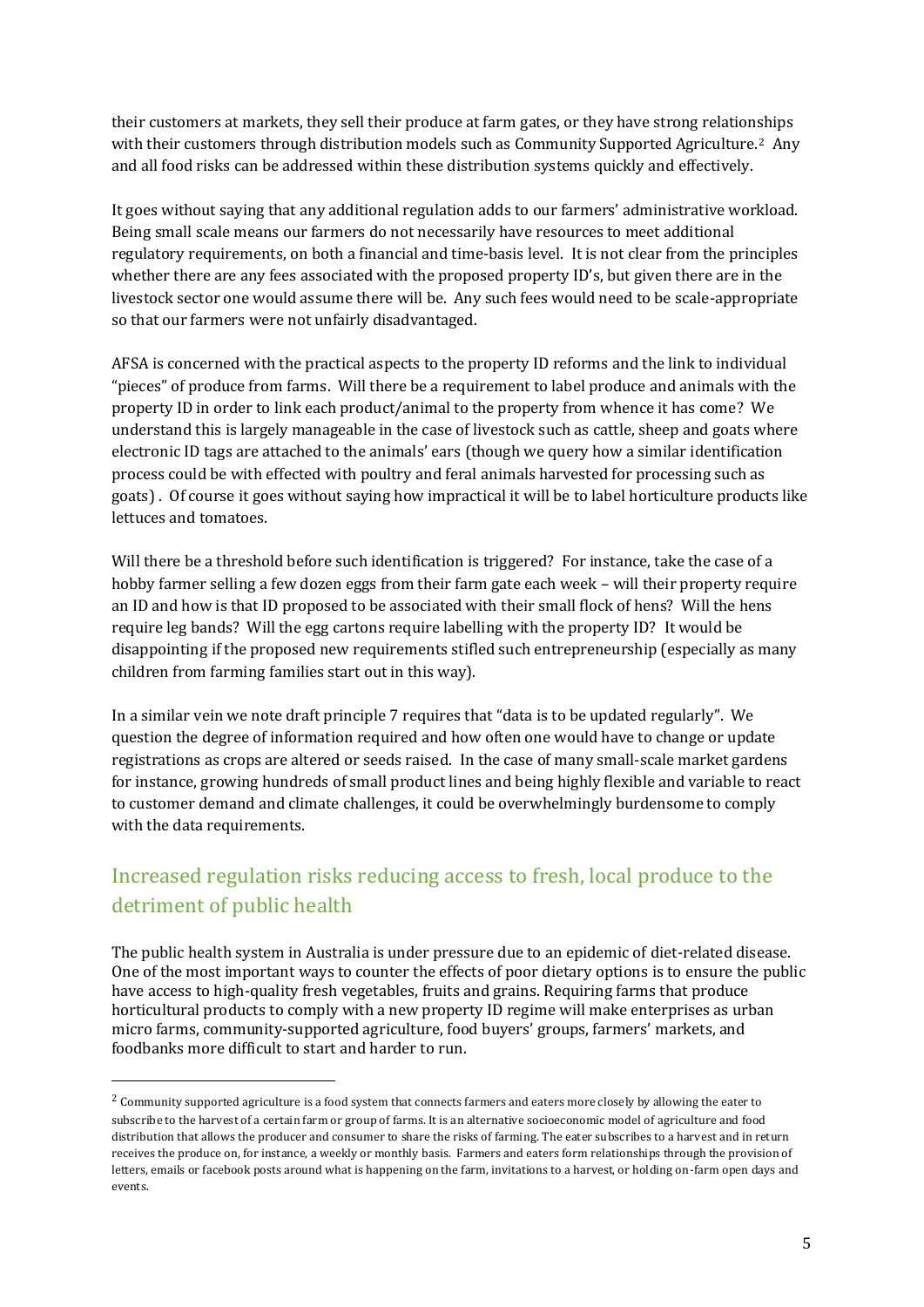According to the IBISWorld *Fruit and Vegetable Processing - Australia Market Research Report*, domestic demand for processed fruit and vegetables has trended down in recent years, and Australian fruit and vegetable processors are forecast to face greater regulatory restraints.<sup>3</sup>

As a signatory to the United Nations (UN) Covenant on Economic, Social and Cultural Rights, Australia is bound to ensure the full enjoyment of the universal human rights it outlines, include the right to adequate food.<sup>4</sup> That obligation includes *respecting*, *protecting*, *facilitating* and *providing* access to adequate food to ensure food security and healthy livelihoods.<sup>5</sup>

Australia is currently behind on providing access to fresh food to Australians. Indeed, the Department of Agriculture has set out a number of aspirational agricultural and food policies and has set up numerous task groups in order to improve policymaking. However, major determinants of food prices along value-chains are becoming more complex in nature and connection to other factors. Increasing the burden of regulation on existing producers will only add to factors which may result in their ceasing production.

#### Risk: scale matters

AFSA seeks assurance on behalf of our small-scale producers that the consideration of property ID reforms has been conducted commensurate to risk, with acknowledgement that there is already a high level of traceability in models where produce is sold directly from the farmer to consumers.

We stress this as be believe that government policy often fails to capture the model of most small-scale farms. The many risk points represented in the conventional industrial supply chain are vastly reduced in small-scale farming models, most of whom sell their produce direct to consumers.

#### **Conventional Supply Chain for Commodities**



#### **Small-Scale Farm Supply Chain for Food**

l

<sup>3</sup> [https://www.ibisworld.com.au/industry-trends/market-research-reports/manufacturing/food-product/fruit-vegetable](https://www.ibisworld.com.au/industry-trends/market-research-reports/manufacturing/food-product/fruit-vegetable-processing.html)[processing.html](https://www.ibisworld.com.au/industry-trends/market-research-reports/manufacturing/food-product/fruit-vegetable-processing.html)

<sup>4</sup> Article 2 of the International Covenant on Economic, Social and Cultural Rights (ICESCR).

<sup>5</sup> United Nations Human Rights Office of the High Commissioner, Special Rapporteur on the Right to Food,

<sup>&</sup>lt;http://www.ohchr.org/EN/Issues/Food/Pages/FoodIndex.aspx>.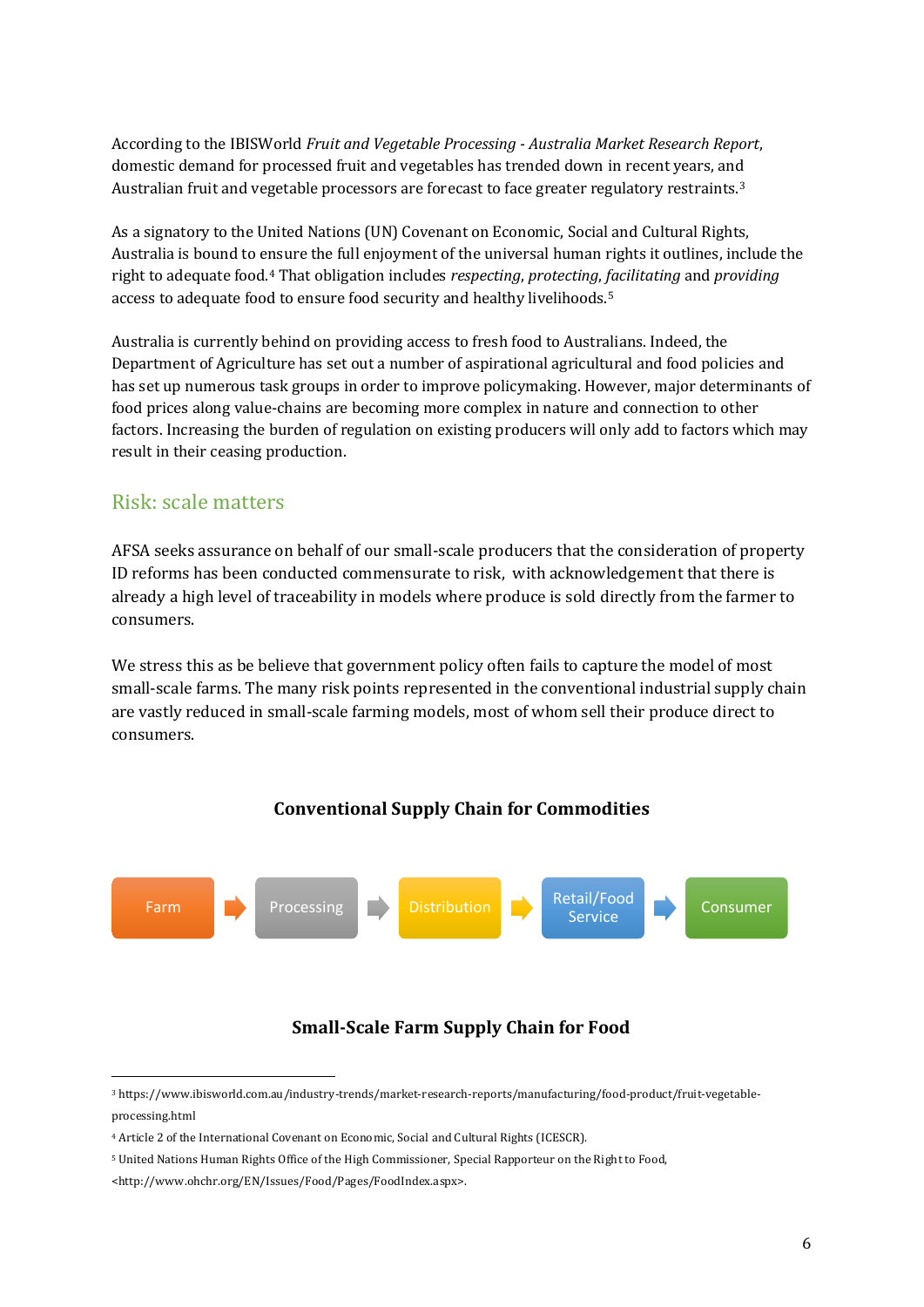

## Farm Consumer

The costs to the community of a food regulatory system that mandates onerous administrative burdens would be significantly greater than any benefit. Many small farms are starting in horticulture for instance because of the low barriers to entry. Increasing regularity barriers into horticulture production would prohibit the growing movement of young people returning to farm in small-scale agroecological ways, and in turn inhibit communities' access to fresh, local food produced in ecologically-sound systems.

The UN Declaration on the Rights of Peasants and Other People Working in Rural Areas asserts that: 'States shall take all appropriate measures to ensure that their rural development, agricultural, environmental, trade and investment policies and programmes contribute effectively to protecting and strengthening local livelihood options and to the transition to sustainable modes of agricultural production.' It further asserts that 'States shall stimulate sustainable production, including agroecological production, whenever possible, and facilitate direct famer-to-consumer sales.' (UNDROP, Article 16.4)

AFSA trusts that the working group considering the property ID reforms will be taking all of the above into account. We would truly appreciate the opportunity to meet and discuss our concerns further so we can be assured that all farming interests, of all shapes and sizes, are being considered in the development of the reforms.